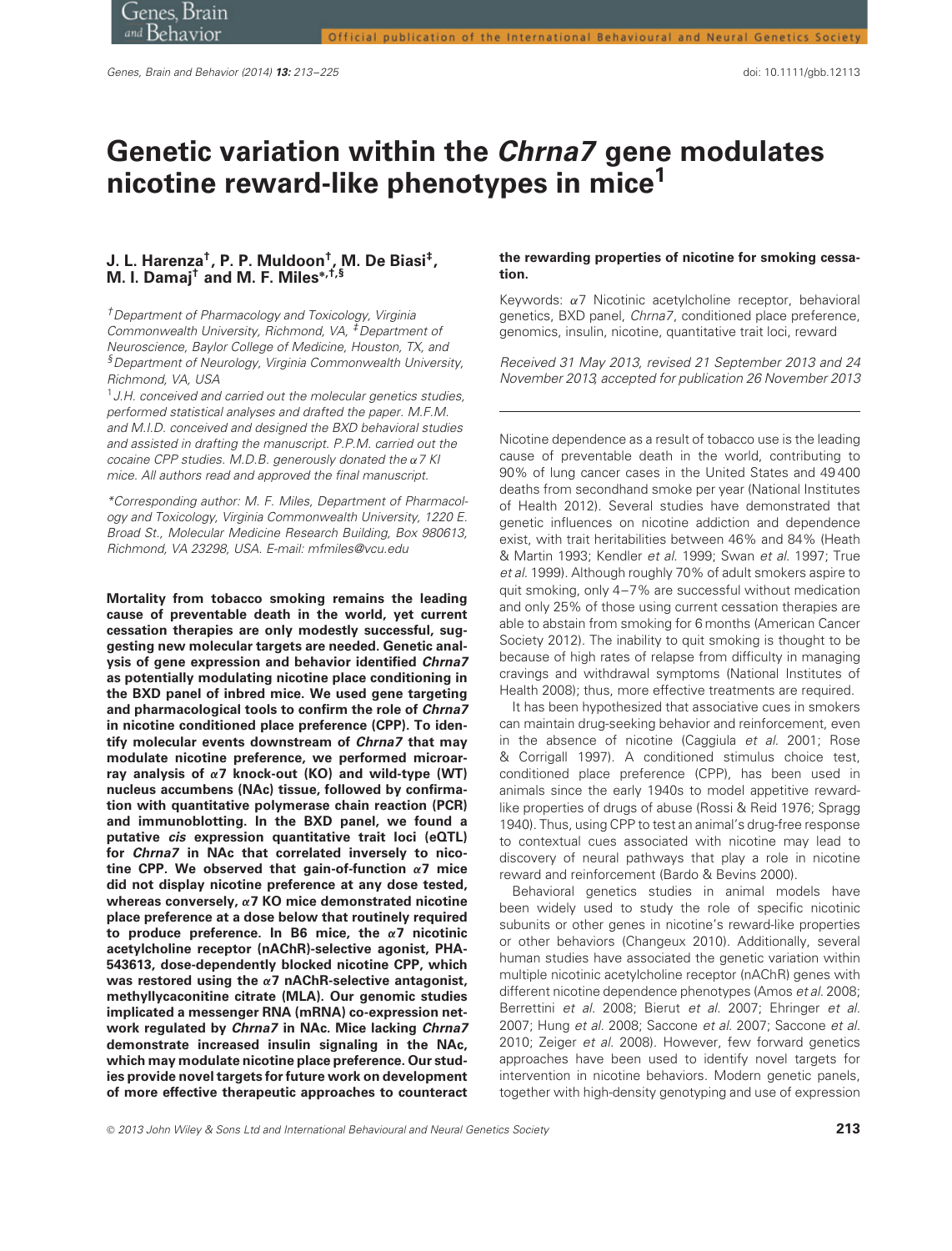genetics, have improved the prospects of using forward genetics to identify gene networks modulating complex traits such as nicotine dependence (Broide et al. 2002; Carlborg et al. 2005; Hitzemann et al. 2004).

To identify gene networks involved in nicotine dependence, we used a combination of behavioral genetics and pharmacological studies in mice, together with genetic analysis of gene expression. Our results implicate genetic variation in Chrna7 messenger RNA (mRNA) expression and its potential regulation of insulin signaling as modulators of nicotine CPP. These studies may have important implications for understanding and treating nicotine dependence in humans.

# **Materials and methods**

## **Mice**

For all studies, male mice were housed three to five per cage and allowed at least a 1-week acclimation period to the vivarium following shipment to Virginia Commonwealth University (VCU). Mice were maintained on a 12-h light/dark cycle with ad libitum access to food and water. Adult mice were tested or had tissues harvested between 7 and 12 weeks of age during their light phase. C57BL/6J (B6, Stock No. 000664), DBA/2J (D2, Stock No. 000671) and BXD (B6 × D2) recombinant inbred mice were obtained from Jackson Laboratories (Bar Harbor, ME, USA). Chrna7 knock-in, gain-of-function (*α*7 KI) mice (Chrna7 L250T +/−), bred from heterozygous breeding pairs, were obtained from Baylor College of Medicine (Houston, TX, USA) (Broide et al. 2002). Chrna7 homozygous knock-out (*α*7 KO) mice (B6.129S7- Chrna7tm1Bay/J, Stock No. 003232) were obtained from Jackson Laboratories; heterozygote breeding pairs were obtained from wildtype (WT) and KO mice that were bred and genotyped at VCU. Both *α*7 KI and *α*7 KO mice were backcrossed to the background strain, C57BL/6J, for an additional 8–10 generations and wild-type littermates (*α*7 WT) were used as controls. The animal facility was approved by the Association for Assessment and Accreditation of Laboratory Animal Care. Experiments were performed during the light cycle and approved by the Institutional Animal Care and Use Committee of VCU.

#### **Drugs and chemicals**

(−)-Nicotine hydrogen tartrate salt and methyllycaconitine citrate (MLA) were purchased from Sigma-Aldrich (St. Louis, MO, USA). PHA-543613 [N-[(3R)-1-azabicyclo[2.2.2]oct-3-yl]furo[2,3-c]pyridine-5 carboxamide] and cocaine hydrochloride were obtained from the Drug Supply Program of the National Institute on Drug Abuse (Rockville, MD, USA). All drugs were dissolved in a vehicle of physiological saline (0.9% sodium chloride), filter sterilized and administered at a volume of 0.1 ml per 10 g of mouse mass. Nicotine, PHA-543613 and MLA were administered subcutaneously (s.c.), whereas cocaine was given intraperitoneally (i.p.). All doses are expressed as the free base of the drug.

#### **Place conditioning experiments**

For all place conditioning experiments with BXD strains, *α*7 KO, KI and WT mice, a 5-day paradigm was performed as described previously (Kota et al. 2007). Each animal received cage enrichment, and on Wednesday, Thursday and Friday of the week prior to place conditioning testing, the experimenter handled each mouse for approximately 2 min. The experimental apparatus (Med-Associates, St. Albans, VT, USA, ENV3013) consisted of white and black chambers  $(20 \times 20 \times 20 \text{ cm}$  each), which differed in floor texture (white mesh and black rod). The chambers were separated by a smaller gray chamber with a smooth PVC floor and partitions that allowed access to the black and white chambers. Briefly, on day 1 (preconditioning day), mice were placed in the center chamber for 5 min, partitions were lifted and mice were allowed to roam freely for 15 min. The time spent in the white and black chambers was used to establish baseline chamber preferences, if any. Mice were separated into vehicle and drug groups such that initial chamber biases in each group were approximately balanced. On days 2–4 (conditioning days), twice per day, mice were injected with vehicle or drug and subsequently paired with either the white or black chamber, where they were allowed to roam for 15 min. Vehicle-treated animals were paired with saline in both chambers and drug-treated animals received saline in one chamber and nicotine in the opposite chamber. Pairing of the drug with either the black or white chamber was randomized within the drug-treated group of mice. On day 5 (test day), mice did not receive an injection. They were placed into the center chamber for 5 min, the partitions were lifted and they were allowed to roam freely for 15 min. Time spent in each chamber was recorded. Additional experimental details are provided in Appendix S1.

Several studies evaluating the role of *α*7 nAChRs in nicotine CPP were conducted. We tested nicotine CPP (0.1 and 0.5 mg/kg) in *α*7 KO, KI and WT mice using the procedure described above. In separate studies, C57BL/6J mice were pretreated with either saline or PHA-543613 (4.0, 8.0 and 12.0 mg/kg) 15 min before nicotine administration (0.1 or 0.5 mg/kg). Finally, C57BL/6J mice were pretreated with either saline or MLA (10 mg/kg), 15 min later, treated with PHA-543613 (12 mg/kg), and another 15 min later, treated with nicotine (0.5 mg/kg).

A similar procedure was used for cocaine CPP as a positive control. We tested cocaine CPP (10 mg/kg) in *α*7 KO, KI and WT mice. Finally, C57BL/6J mice were pretreated with either saline or PHA-543613 (12 mg/kg), and 15 min later, received cocaine (10 mg/kg). Doses were chosen based on those previously produced reliable CPP for nicotine (Grabus et al. 2006; Walters et al. 2006) and cocaine (Sora et al. 2001).

#### **Behavioral data analysis and statistics**

For each drug-treated mouse, preference scores were calculated as time spent in the drug-paired side on test day minus time spent in the drug-paired side during baseline. For each saline-treated mouse, preference scores were calculated as the average of the white side on test day minus the white side during baseline and the black side on test day minus the black side during baseline. Strain means were then calculated. As within-strain variability for place conditioning across the BXD panel was high for both nicotine and saline treatments, we performed a subtraction of BXD strain means; nicotine preference scores minus saline preference scores. This was performed to normalize as well as remove possible confounds of the saline phenotype on the nicotine phenotypic measures. With one exception, none of the drugs used herein caused significant alterations in locomotor activity on test day at the doses tested (t-tests or one-way ANOVA, where appropriate, with treatment as the factor; see Table S1), Therefore, time spent in either chamber was not confounded by locomotor activity. BXD strains 27, 32 and 8 did demonstrate statistical differences by treatment (saline vs. nicotine) in locomotor activity on test day; however, these differences did not impact heritability calculations (Table S2), or quantitative trait loci (QTL) mapping results (data not demonstrated); thus, we could not justify removing these strains from our dataset. Statistical analysis of all behavioral studies was performed using one- or two-way Eanalysis of variance (ANOVA), where appropriate. If a one-way ANOVA was significant, an appropriate post hoc test was performed (Dunnett's post hoc test for comparisons vs. control and Tukey's HSD for between-group comparisons when more than two groups existed). Post hoc P values of *<*0.05 were considered to be statistically significant

## **QTL mapping, correlations and heritability calculations**

In order to identify putative genes underlying nicotine place conditioning, QTL mapping and genetic correlations were performed using BXD strain means for behaviors and expression data using GeneNetwork (Chesler et al. 2004) and R/qtl (Arends et al. 2010). Heritabilities for nicotine and saline place conditioning phenotypes were estimated using the intraclass correlation coefficient method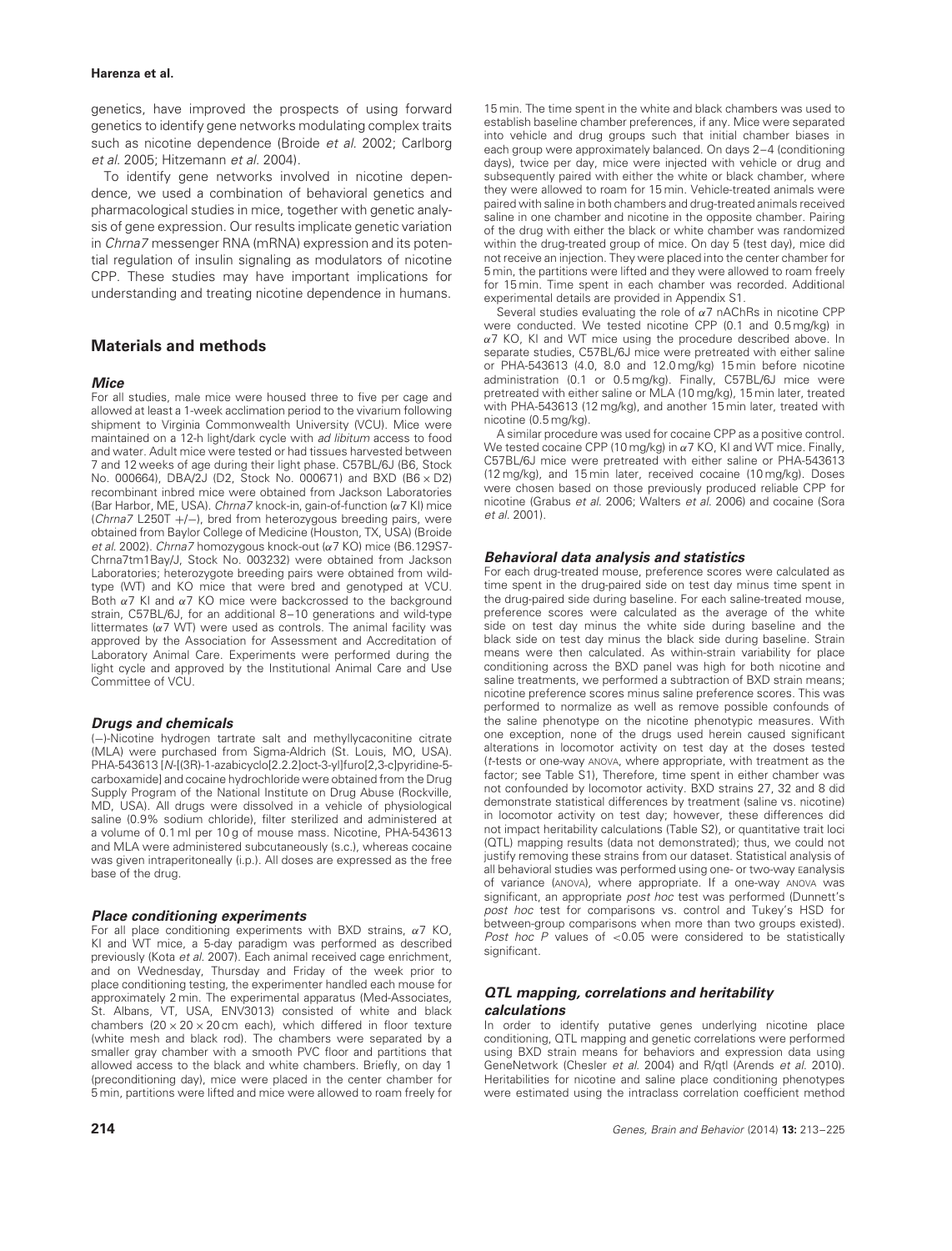at  $\alpha = 0.05$  (Lynch & Walsh 1998; Smith 1957) using the intraclass correlation coefficients (ICC) package in R (Wolak 2012).

## **Quantitative reverse-transcriptase polymerase chain reaction (qRT-PCR), microarrays, data analysis and network generation**

For qRT-PCR experiments, single nucleus accumbens (NAc) samples from 9-week old, untreated C57BL/6J, DBA/2J, *α*7 KO and WT mice were microdissected on ice and immediately flash-frozen in liquid nitrogen using a protocol described previously (Kerns et al. 2005). Samples were homogenized with a Polytron® (Kinematica AG, Bohemia, NY, USA) and extracted using a guanidine/phenol/chloroform method (STAT-60, Tel-Test, Inc., Friendswood, TX, USA). Each RNA liquid layer was added to an RNeasy Mini Column (Qiagen) for cleanup and elution of total RNA. RNA quality and purity was determined using an Experion Automated Electrophoresis Station (Bio-Rad, Hercules, CA, USA) and a Nanodrop 2000 (Thermo Scientific, Rockville, MD, USA). A total of 1 μg of RNA was converted to complementary DNA (cDNA) using the iScript cDNA synthesis kit containing random hexamers (Bio-Rad) according to manufacturer's instructions. Primer sequences, Tm's, amplicon sizes and cDNA dilutions used for each gene are listed in Table S10. Primer efficiencies were between 90% and 110% and each primer set resulted in only one PCR product. Data analysis was<br>performed using the 2<sup>−[∆∆CT]</sup> method (Heid *et al.* 1996). Statistical analysis of qRT-PCR data was performed using a Student's <sup>t</sup>-test between the two strains tested.

Affymetrix Mouse 430A 2.0 microarrays were performed on *α*7 KO and WT single NAc samples from individual animals  $(n = 5$ /genotype). Sample collection and RNA extraction were performed as described above. All RNA RQI values were *>*9.0, 260/280 ratios were between 1.9 and 2.1, and 260/230 ratios were *>*2.0. Samples were randomized at all possible steps and 100 ng of RNA input were used for each 16-h in vitro transcription reaction. Remaining steps were performed according to the manufacturer's protocol. All microarrays passed each quality control measure and Pearson correlations of robust multi-array average signals between single chips were ≥0.996. Pairwise significance-scores (s-scores) between KO and WT chips were generated using the s-score package in R, Version 2.14.2 (Kerns et al. 2003). A one-class statistical analysis of microarrays against a mean = 0 and 100 permutations, was performed in the MultiExperiment Viewer (MeV, Boston, MA, USA). A delta of 0.314, a false-discovery rate of 9.8% and s-scores ≥|1.5| were used to identify significantly differentially regulated genes (Table S9). Gene network construction was performed using Ingenuity Pathway Analysis (Ingenuity, Redwood City, CA, USA), which uses Fisher's exact test to determine the probability of input genes belonging to the network by chance (Ingenuity Pathway Analysis 2005).

#### **Immunoblotting**

Nucleus accumbens from single untreated *α*7 KO or WT mice were microdissected and flash-frozen in liquid nitrogen as described above. Samples were triturated in 100 ul of cold  $1 \times$  LDS (Life Technologies, Grand Island, NY, USA) containing  $2 \times$  Halt protease and phosphatase inhibitor cocktail and 10 mm ethylenediaminetetraacetic acid (EDTA) (Thermo Fisher Scientific). Each sample was passed through a 28 g syringe until brain tissue was no longer visible upon quick-spin centrifugation. Protein concentrations of whole sample homogenates were determined using the bicinchoninic acid assay (Thermo Fisher Scientific). Samples were balanced with  $1 \times$  LDS, reduced with 50 mM dithiothreitol and boiled for 10 min. For each antibody used herein, it was determined that 20 μg of protein lie within the linear range of detection, thus 20 μg of protein were loaded per lane on a 4%–12% NuPage bis–tris gel (Life Technologies). Using  $1\times$  MOPS running buffer, electrophoresis was performed at 150 V. The gel was transferred to a PVDF membrane at 10 V for 24 h using a freshly prepared transfer buffer containing 10% methanol. Coomassie staining of the gel and Ponceau staining of the membrane indicated efficient and even transfer. Prior to each primary antibody incubation, the membrane was blocked with 5% BSA in  $1 \times$  wash buffer (TBS-T containing 0.3% Tween 20 and

#### **Chrna7 modulates nicotine CPP in mice**

1.5 M NaCl) for 1 h at room temperature. Primary and secondary antibody catalog numbers, dilutions and incubation times are provided in Table S11. Immunoblots were imaged on Kodak film using the chemiluminescent enhanced chemiluminescence (ECL) prime reagent (GE Healthcare Life Sciences, Pittsburgh, PA, USA) and quantified using ImageJ processing and analysis software, Version 1.440 (National Institutes of Health, Bethesda, MD, USA). All proteins were normalized to the loading control, *β*-actin (ACTB). Statistical analysis of immunoblot data was performed using a Student's <sup>t</sup>-test between the two strains tested.

## **Results**

## **Behavioral genetic analysis of nicotine place conditioning in BXD mice**

Following conditioning with either saline–saline or saline–nicotine and subsequent testing in the absence of drug, nicotine place preference scores (Fig. 1a) were calculated across BXD strains tested ( $n = 23$  BXD strains,  $n = 6 - 12$  per treatment). Strains with positive scores are interpreted as having a preference for nicotine or saline, while negative scores indicate a place aversion. These scores followed a continuous distribution, indicative of a polygenic trait, and the nicotine scores were quite distinct from results seen with saline. The progenitor strains, C57BL/6J and DBA/2J, demonstrated divergent phenotypes. Some BXD strains demonstrated a trend for mild preference to the saline-treated side. The nicotine–saline subtracted phenotype (Fig. 1b) in fact represents the nicotine response as the unsubtracted nicotine scores and subtracted scores were tightly genetically correlated (Pearson's  $r = 0.920$ ,  $P = 9.84E-14$ ). The mean heritability for nicotine place preference was 18.7% (Table S2).

Genetic correlation analysis of nicotine place conditioning with traits within the GeneNetwork phenotype database (www.GeneNetwork.org) revealed that nicotine place preference significantly correlates inversely to the number of cholinergic neurons in multiple dorsal and ventral striatal sections (Table 1), suggesting a link between the nicotine place preference and cholinergic signaling in the striatum. However, nicotine preference scores also significantly correlated positively to a number of other phenotypes including exploratory behaviors (Table S3), suggesting a complex genetic architecture of the phenotype. Furthermore, no significant behavioral QTL was identified for the nicotine place conditioning phenotype (maximum LRS of 10.4 at 18.8 Mb on Chr X).

## **Basal Chrna7 mRNA expression in the NAc is inversely correlated with nicotine place conditioning in BXD mice**

We previously generated basal genomic expression profiles across the mesolimbocortical dopamine (DA) pathway [NAc, plaque-forming cells (PFC) and VTA] in many of the same BXD strains used in this study (Wolen et al. 2012). Therefore, to identify genes potentially functional in nicotine place conditioning we correlated these brain regional expression patterns to the transformed place conditioning behavioral data (nicotine–saline) across the BXD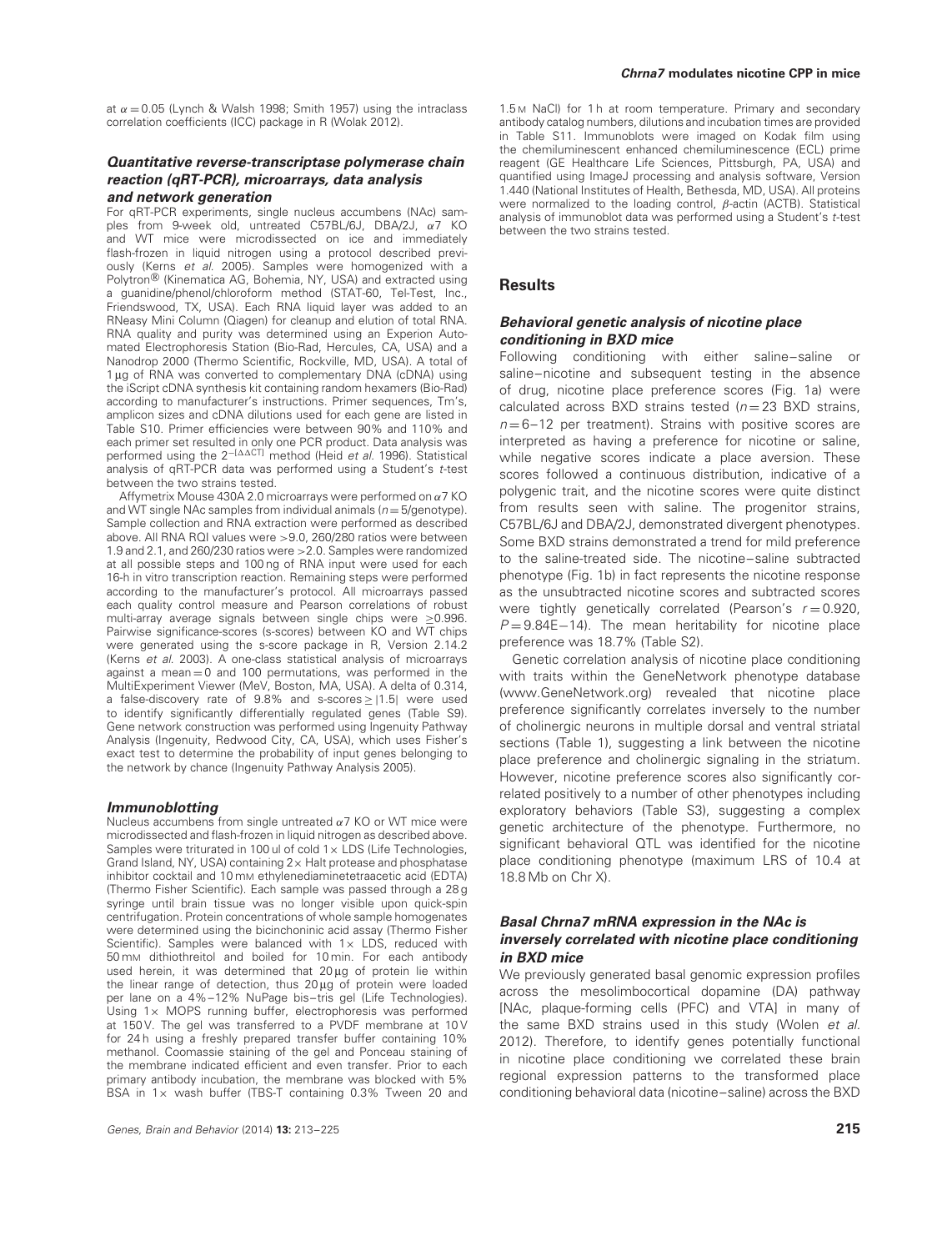

**Figure 1: BXD strain distribution for place conditioning for 0**.**5 mg**/**kg nicotine**. (a) Following conditioning with either saline–saline (0.9%) or saline–nicotine (0.5 mg/kg), nicotine place conditioning scores (black) on test day for BXD strains follow a continuous distribution, indicative of a quantitative trait. Progenitor strains, C57BL/6J and DBA/2J, demonstrate divergent phenotypes for this trait. Each point represents the mean  $\pm$  SEM of  $n = 6-12$  mice per group. (b) Transformed distribution, nicotine minus saline BXD strain means.

|  | Table 1: BXD place preference scores correlate inversely to the number of striatal cholinergic neurons |  |  |  |  |  |
|--|--------------------------------------------------------------------------------------------------------|--|--|--|--|--|
|  |                                                                                                        |  |  |  |  |  |

| GeneNetwork ID Phenotype |                                                                                                             | Authors           | Spearman's rho n Strains |    | $P$ (rho) |
|--------------------------|-------------------------------------------------------------------------------------------------------------|-------------------|--------------------------|----|-----------|
| 10106                    | Central nervous system, morphology: striatum<br>cholinergic neurons, section 11 [n neurons/section]         | Dains et al. 1996 | $-0.7356738$             | 18 | 0.000268  |
| 10107                    | Central nervous system, morphology: striatum<br>cholinergic neurons, section 14 ( <i>n</i> neurons/section) |                   | $-0.5443756$             | 18 | 0.0180843 |
| 10110                    | Central nervous system, morphology: striatum<br>cholinergic neurons, section 22 ( <i>n</i> neurons/section) |                   | $-0.6417141$             | 18 | 0.0032019 |

Within multiple sections of the striatum, the number of cholinergic neurons (Dains et al. 1996) is significantly inversely correlated with nicotine place preference scores of BXD mice on day 5 of the CPP paradigm. All genetic correlations are Spearman correlations performed using GeneNetwork.

GN ID, GeneNetwork Record ID; <sup>n</sup>, number of BXD strains used for correlations.

strains. This identified 2044, 2099 and 1253 probesets in NAc, PFC and VTA, respectively, demonstrating provisional correlations (P *<* 0.05; see Tables S4–S6) with nicotine place conditioning. Further analysis of these expression correlates will be reported elsewhere, but for the purposes of this report, we focused the data analysis by surveying these results for nicotinic receptor-related genes that also contained putative cis expression QTL (eQTL). Such cis eQTL, resulting most frequently from genetic variation within or near the gene itself, have a larger effect size, and are primary genetic drivers of variation, whereas trans eQTL have secondary or tertiary effects (Drake et al. 2006; Schadt et al. 2003). We proposed that this might implicate specific nicotinic receptors not previously identified as modulating nicotine place conditioning. This analysis revealed only Chrna7 in NAc containing a putative cis eQTL and its expression significantly correlated with normalized nicotine place conditioning phenotype (see Table S7). Figure 2 depicts correlations between the normalized phenotype and Chrna7 mRNA expression (Fig. 2a, probeset ID 1440681\_at and Fig. 2b, probeset ID 1450229\_at) in each of the three brain regions of the mesolimbic DA reward pathway (VCU BXD NA, VTA and PFC, RMA saline datasets). Although preference scores correlated significantly to Chrna7 mRNA expression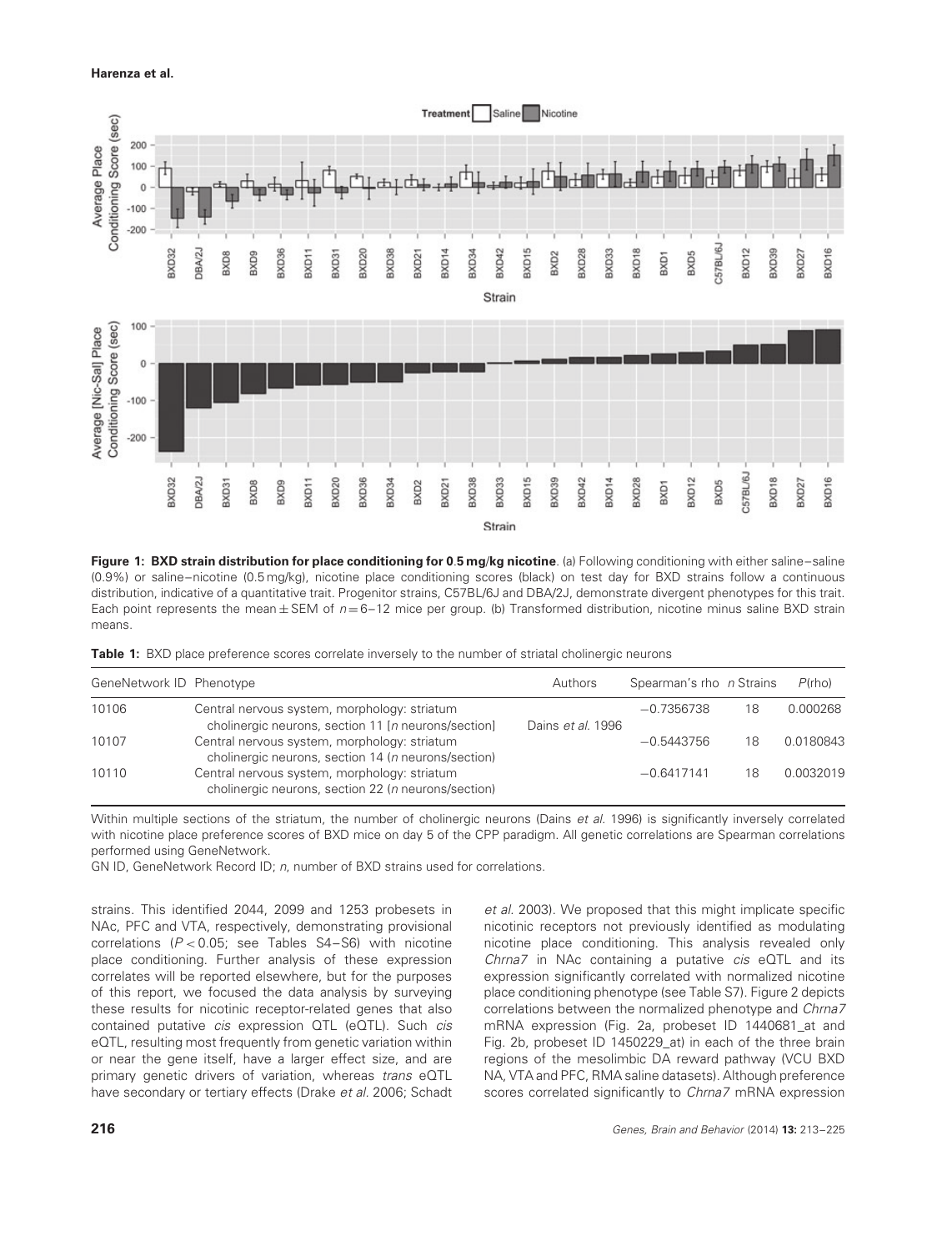

**Figure 2: The nicotine place conditioning phenotype is genetically correlated to Chrna7 basal mRNA expression in the NAc**, **but not the prefrontal cortex, or ventral midbrain.** Conditioning scores (nicotine–saline) significantly correlate with basal Chrna7 expression (Chrna7 probeset  $ID = 1440681$  at, panel (a) in the NAc and prefrontal cortex (Chrna7 probeset  $ID = 1450229$  at, panel (b), but not ventral midbrain (denoted as VTA). Correlation scattergrams (left of diagonal), univariate density plots (in white, along the diagonal) and Pearson's <sup>r</sup> values (right of diagonal) are displayed. For the correlation scattergrams, the linear fits are plotted in red with 50% confidence intervals in blue. Each point represents the mean for a BXD strain. A blue <sup>r</sup> value denotes a significant correlation, while gray *r* values are non-significant at an  $\alpha$  = 0.05. All expression data are saline RMA values from the VCU BXD NA, PFC and VMB. Datasets, with probes containing SNPs between B6 and D2 genotypes are removed.

in both NAc (Pearson's  $r = -0.50$ ,  $P = 9.04E-3$ , probeset 1446081\_at) and PFC (Pearson's r = -0.51, P = 9.07E-3, probeset 1450229\_at), the putative cis eQTL only existed in the NAc for probeset 1446081\_at, therefore we focused on this probeset for the remaining analyses. Together, these data suggest that genetic variation in *Chrna7* expression modifies nicotine place conditioning, with strains having low basal mRNA expression of *Chrna7* in the NAc being more susceptible to the reward-like properties of nicotine.

Figure 3a,b depicts a suggestive Chrna7 cis eQTL (probeset 1440681\_at) present in the NAc across the BXD panel of mice. Following 2000 permutations, LOD scores of 2.35 and 3.77 denoted a suggestive or significant eQTL, respectively. These statistical limits are actually quite conservative as they reflect genome-wide corrections for multiple testing. As two probes within this probeset have single nucleotide polymorphisms (SNPs) between B6 and D2 mice that may have influenced complementary RNA (cRNA) hybridization to the oligonucleotide microarray, causing a false cis eQTL, we excluded those probes and re-performed interval mapping, which confirmed the putative *cis* eQTL (Fig. 3a,b). Microarray NAc data, showing higher Chrna7 transcript levels in D2 mice compared to B6 mice, were validated by qRT-PCR for Chrna7 from B6 and D2 NAc tissue samples (\*P *<* 0.001,  $t[12] = 5.068$ ,  $n = 7$ /group, Student's t-test; Fig. 3c). The Chrna7 gene is highly polymorphic between the B6 and D2 progenitor strains (285 SNPs; Table S8), thus expression differences may be attributed to one or more of these SNPs.

## **Knock-out of the** *α***<sup>7</sup> nAChR increases sensitivity to, whereas gain-of-function or agonism of the** *α***<sup>7</sup> nAChR abolishes the nicotine CPP phenotype in mice**

We used a series of pharmacological and genetic manipulations in mice to confirm the involvement of the *α*7 nAChR

in nicotine CPP as expected from the inverse correlation between basal Chrna7 mRNA expression and nicotine CPP. First, *α*7 KO mice demonstrated significant preference for 0.1 mg/kg nicotine vs. saline treatment (one-way ANOVA, followed by Dunnett's post hoc vs. within-genotype saline group,  $F_{[2,20]} = 16.8854$ ,  $^{*}P < 0.05$ ,  $n = 7-9$ /group). This dose of nicotine does not routinely produce place preference in C57BL/6J mice (Walters et al. 2006), suggesting an increase in sensitivity to the reward-like properties of nicotine in CPP. However, this difference in sensitivity between groups was not observed with 0.5 mg/kg of nicotine as both genotypes demonstrated equal amounts of CPP (one-way ANOVA, followed by Dunnett's post hoc vs. within-genotype saline  $F_{KO[2,20]} = 16.8854$ ,  $*P_{KO} < 0.01$ ,  $n_{KO} = 7-8$ /group;  $F_{\text{WT}[2,21]} = 24.0645$ ,  $*P_{\text{WT}} < 0.01$ ,  $n_{\text{WT}} = 7-8$ /group; Fig. 4a). Finally, the preference for 0.1 mg/kg nicotine was significantly lower than preference for 0.5 mg/kg nicotine in *α*7 KO mice (one-way ANOVA, followed by Tukey's HSD post *hoc* to compare doses,  $F_{KO[2,20]} = 16.8854$ ,  $^{*}P_{KO} < 0.01$ ,  $n_{\text{KO}} = 7-8$ /group). A two-way ANOVA evaluating nicotine doses (0, 0.1 and 0.5 mg/kg) and mouse genotype (WT and KO;  $F_{[5,41]} = 16.9029$ ,  $n = 7-9$ /group) revealed significant main effects of both dose (P *<* 0.01) and genotype (P *<* 0.05), but no significant interaction between dose and genotype  $(P = 0.3371)$ .

In contrast, gain-of-function, *α*7 KI mice did not develop preference to nicotine at either 0.1 or 0.5 mg/kg (one-way ANOVA, Tukey's HSD post hoc vs. within-genotype saline control,  $F_{\text{KII2.29}} = 0.0080$ ,  $P_{\text{KI}} = 0.9920$ ,  $n_{\text{KI}} = 8-16/\text{group}$ , but WT littermates developed normal preference for 0.5 mg/kg nicotine (one-way ANOVA, Tukey's HSD post hoc vs. within-genotype saline control,  $F_{\text{WT[2,21]}} = 12.1665$ ,  $*P_{\text{WT}}$  < 0.01,  $n_{\text{WT}}$  = 8/group; Fig. 4b). This follows the trend observed for low or no preference in BXD strains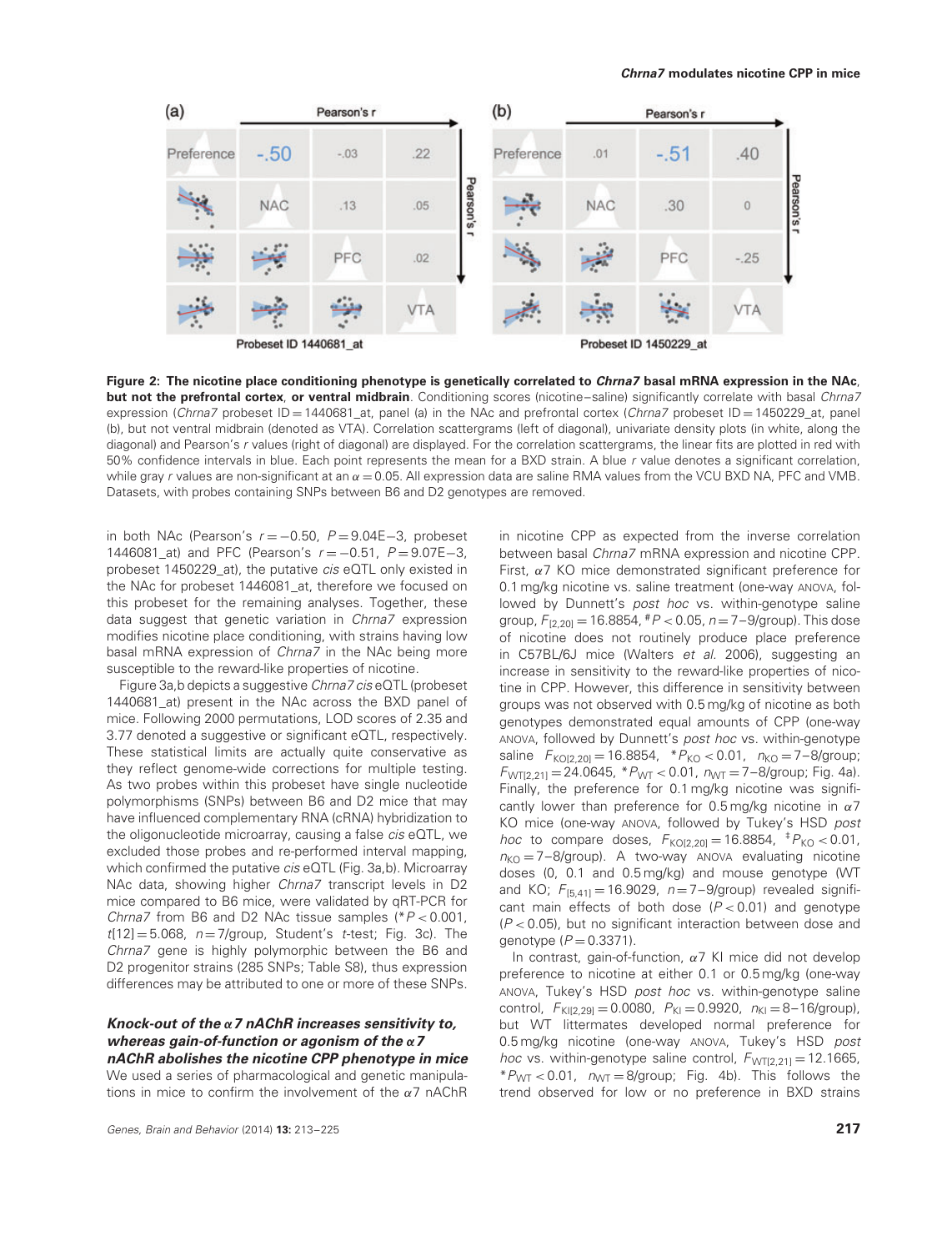

**Figure 3: Genome-wide interval map for Chrna7 mRNA levels across the BXD RI panel**. (a) A suggestive cis expression QTL (blue solid line) exists on chromosome 7 for Chrna7 mRNA levels in the NAc (VCU, BXD, NA, dataset saline, RMA values and probeset ID 1440681 at). The cis eQTL remained after removal of the probes containing SNPs between B6 and D2 mice (red dotted line). The DBA/2J genotype for Chrna7 increases its expression. (b) An enlargement of chromosome 7 reveals two possible QTL peaks driving the mRNA expression of Chrna7, of which the proximal peak harbors Chrna7 (at 70.24Mb). (c) qRT-PCR validation of microarray results. Basal mRNA expression of Chrna7 in the NAc is significantly greater in D2 mice compared to B6 mice. Each point represents the mean  $\pm$  SEM ( $*P < 0.01$ ).

having high basal mRNA levels of Chrna7 (Fig. 2). Finally, the *α*7-selective agonist, PHA-543613, was able to dose-dependently block preference in B6 mice for 0.5 mg/kg nicotine (one-way ANOVA, followed by Dunnett's post hoc vs. PHA0/Nic0.5,  $F_{B6[3,25]} = 10.4663$ ,  $*P_{B6} < 0.01$ ,  $n_{\text{BB}} = 6-8$ /group; Fig. 4c), a dose that routinely produces place preference in this strain of mice (Walters et al. 2006). The highest dose of PHA-543613 (12.0 mg/kg) did not significantly alter preference scores in B6 mice on its own (data not demonstrated, one-way ANOVA vs. vehicle, Tukey's HSD post hoc,  $F_{B6[1,14]} = 0.5321$ ,  $P_{B6} = 0.4778$ ,  $n_{B6} = 8$ /group). Furthermore, Fig. 4d reveals that blockade of nicotine preference by PHA-543613 can be reversed using 10.0 mg/kg of the *α*7-selective antagonist, MLA (one-way ANOVA, followed by Tukey's HSD post hoc vs. PHA12/Nic0.5 alone,  $F_{B6[1,13]} = 46.5249$ ,  $*P_{B6} < 0.01$ ,  $n_{B6} = 7-8$ /group).

Also demonstrated and previously reported, this dose of MLA was unable to block preference for 0.5 mg/kg nicotine in B6 mice on its own (Walters et al. 2006).

To control for possible learning deficits or enhancements in the gene-targeted mice and to determine if this effect was specific to nicotine, we tested cocaine CPP in *α*7 WT, KI and KO mice. Mice of all three genotypes developed place preference similar to 10 mg/kg cocaine (one-way ANOVA, followed by Dunnett's post hoc vs. within-genotype saline,  $F_{\text{KO-a}[1,13]} = 83.3130,$   $*P_{\text{KO-a}} < 0.01,$   $n_{\text{KO-a}} = 7-8/\text{group},$ <br>  $F_{\text{WT-a}[1,13]} = 47.3111,$   $*P_{\text{WT-a}} < 0.01,$   $n_{\text{WT-a}} = 7-8/\text{group},$  $F_{WT-a[1,13]} = 47.3111,$ group,  $F_{\text{K1-b}[1,16]} = 23.6439$ ,  $*P_{\text{K1-b}} < 0.01$ ,  $n_{\text{K1-b}} = 9$ /group,  $F_{\text{WT-b}[1,15]} = 13.8604$ ,  $*P_{\text{WT-b}} < 0.01$ ,  $n_{\text{WT-b}} = 8-9/\text{group}$ ; Fig. 5a,b), suggesting that not only these mice are responsive to pavlovian drug conditioning but also that the *α*7 mechanism is not applicable to another drug of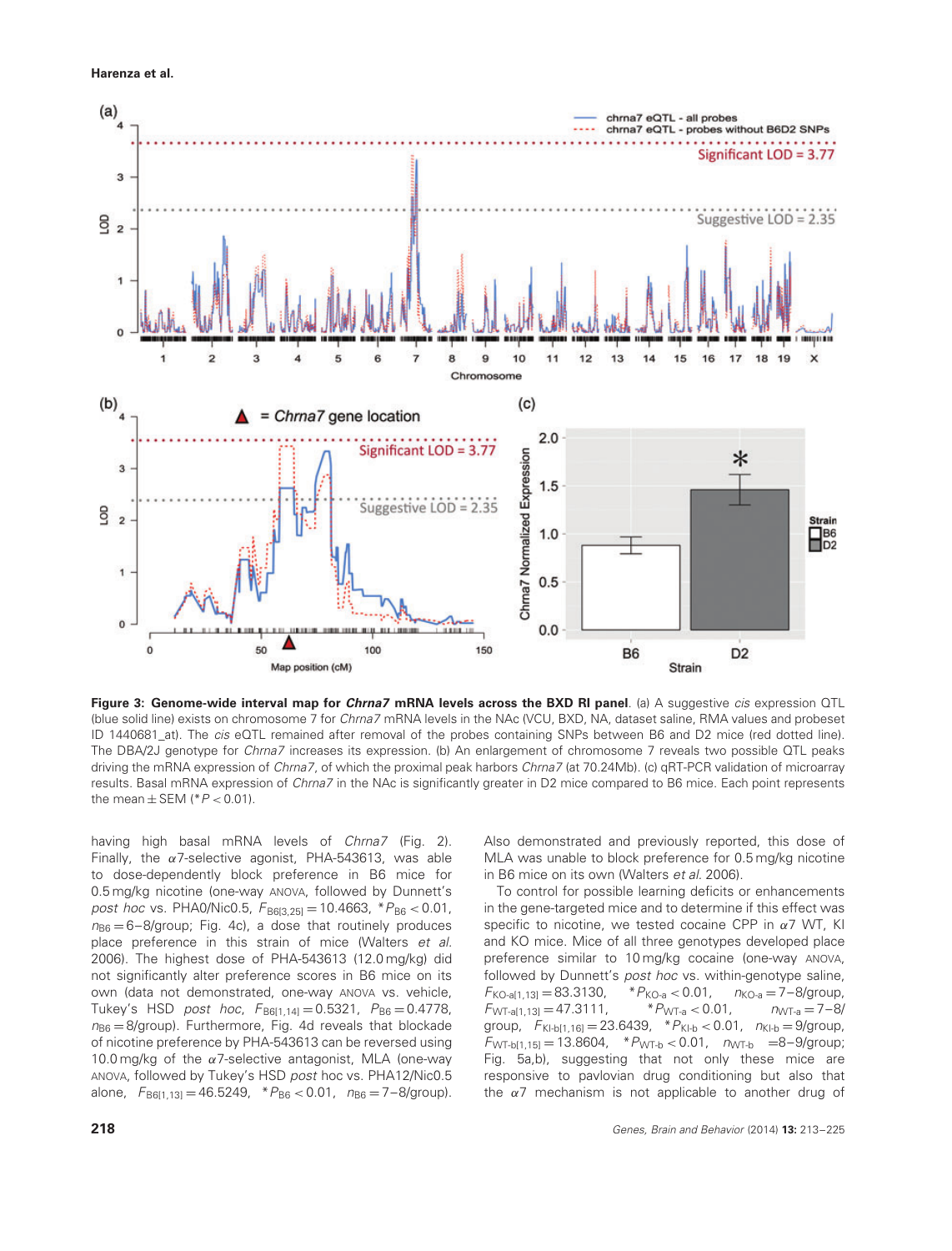![](_page_6_Figure_1.jpeg)

**Figure 4: Deletion of the** *α***7 nAChR results in increased sensitivity to nicotine place preference and knock-in or agonism of the** *α***7 nAChR prevents nicotine place preference**. Panel (a), a significant increase in place preference scores for 0.5 mg/kg nicotine was observed in both *α*7 KO and WT mice. *α*7 KO mice display place preference for 0.1 mg/kg nicotine; preference for 0.1 mg/kg nicotine was of significantly lower magnitude than preference for 0.5 mg/kg nicotine. Panel (b), only wild-type (WT) mice, but not *α*7 knock-in (KI) mice, demonstrate nicotine place preference for 0.5 mg/kg of nicotine. (c) Place preference for 0.5 mg/kg nicotine was significantly higher than preference for saline in B6 mice. Pretreatment with PHA-543613 dose-dependently blocked place preference for 0.5 mg/kg nicotine at 8.0 and 12.0 mg/kg PHA. (d) For CPP for 0.5 mg/kg of nicotine, 12.0 mg/kg PHA blocked preference; this was reversed by pretreatment with 10.0 mg/kg of methyllycacontinine (MLA). MLA alone did not alter nicotine preference. Each point represents the mean ± SEM (\*/‡<sup>P</sup> *<* 0.01, #<sup>P</sup> *<* 0.05). Unless otherwise denoted, all symbols of significance denote comparisons for within-group vehicle treatment.

abuse, cocaine. As an additional control to rule out Chrna7 involvement in place preference for cocaine, we attempted to block preference in C57BL/6J mice with PHA-543613, but saw no attenuation of cocaine place preference compared to control (one-way ANOVA, Dunnett's post hoc vs. within-group vehicle,  $F_{B6[1,8]} = 23.0984$ ,  $*P_{B6} < 0.01$ ,  $n_{B6} = 5$ /group, one-way ANOVA, Dunnett's post hoc vs. within-group PHA,  $F_{\text{B6}[1,14]} = 4.9642$ ,  $\#P_{\text{B6}} < 0.05$ ,  $n_{\text{B6}} = 8/\text{group}$ ; Fig. 5c).

## **Genetic interactions between Chrna7 and insulin-related genes in the NAc may contribute to preference for nicotine**

In order to explore possible mechanisms underlying the enhanced sensitivity to nicotine observed in *α*7 KO mice with the CPP test, contrasted to their WT counterparts, we performed microarray analysis on NAc samples from only *α*7 KO and WT mice. Following statistical analyses and filtering, differentially regulated genes revealed the top significant network ( $P = 1.0E-49$ ) as containing multiple genes involved in insulin signaling (Fig. 6a). We observed that in *α*7 KO mice, expression of the insulin growth factor binding proteins, *Igfbp2* and *Igfbp6*, were significantly increased, but insulin-degrading enzyme (Ide) expression was significantly decreased in the NAc compared to WT mice.

Finally, qRT-PCR performed from *α*7 KO and WT NAc samples confirmed significant downregulation of Ide mRNA (<sup>P</sup> *<* 0.05, <sup>t</sup>[7] = 2.957), upregulation of Igfbp6 mRNA  $(P < 0.05, t[7] = 2.230)$ , and a non-significant trend for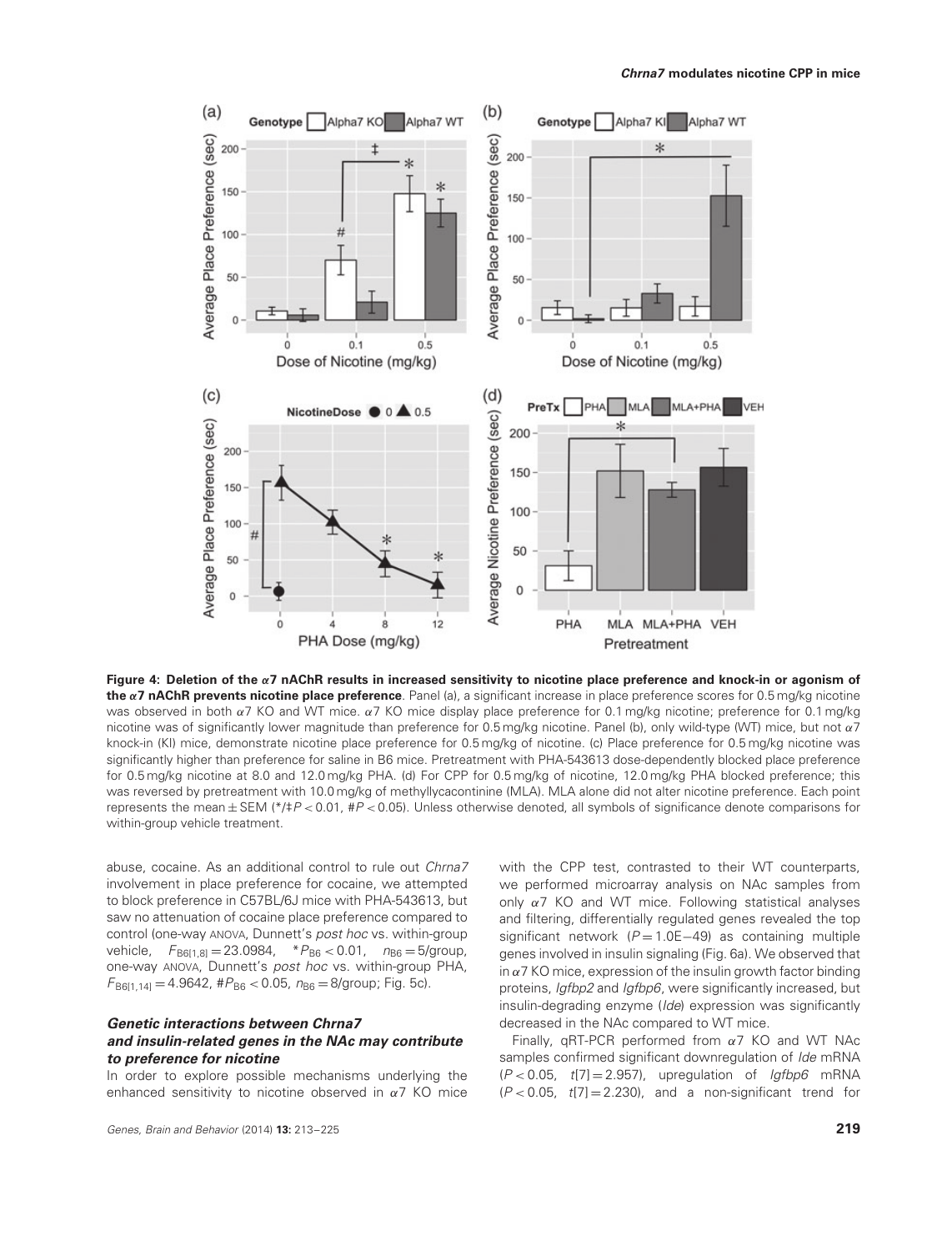![](_page_7_Figure_1.jpeg)

**Figure 5:** *α***7 knock-in and knock-out mice develop normal place preference to a 10 mg**/**kg dose of cocaine**; **pretreatment with PHA in C57BL**/**6J mice does not alter cocaine place preference**. Panels (a) and (b), a significant increase in place preference scores for 10 mg/kg cocaine compared to within-genotype saline treatment was observed for all genotypes tested. Panel (c), C57BL/6J mice develop place preference to 10 mg/kg cocaine. Pretreatment with PHA did not block cocaine place preference in C57BL/6J mice. Each point represents the mean ± SEM (\*<sup>P</sup> *<* 0.01, #<sup>P</sup> *<* 0.05).

differential regulation of  $lgfbp2$  ( $P = 0.11$ ,  $t[7] = 1.07$ ; see Table 2). Furthermore, within the BXD panel of mice, we identified a co-expression network of Chrna7 and insulinrelated genes in the NAc, which are significantly genetically correlated to each other as well as the transformed nicotine preference phenotype, suggesting novel and complex gene–gene interactions underlying place preference to nicotine (Fig. 6b). The expression networks and qRT-PCR data suggest increased insulin signaling in both *α*7 KO and BXDs with low NAc levels of Chrna7 mRNA, thus perhaps suggesting a regulatory interaction.

## **Knock-out of the** *α***<sup>7</sup> nAChR results in basal increases in insulin signaling in the NAc**

To confirm functional differences in insulin signaling in the NAc of *α*7 KO and WT mice, we performed immunoblotting for proteins known to be involved in insulin signaling (Fig. 7). In contrast to our microarray data in which Ide mRNA was decreased in the NAc of *α*7 KO mice, we found that IDE protein was significantly upregulated compared to WT ( $P < 0.01$ ,  $t[6]_{\text{IDE}} = 5.18$ ). Additionally, we found a trend for decreased total insulin receptor levels, INSR- $\beta$  (intracellular subunit) ( $P = 0.113$ ,  $t[6]_{\text{INSR}} = 1.87$ ) and significantly increased phosphorylation of multiple sites of the INSR in *α*7 KO mice compared to WT mice  $(t[9]_{pIR(Y1158, Y1162, Y1163)/IR} = 4.60, t[9]_{pIR(Y932)/IR} = 4.49$ Student's t-test,  $n_{\text{KO}} = 6$ ,  $n_{\text{WT}} = 5$ .

# **Discussion**

In this study, we combined behavioral and expression profiling across a genetic reference panel to identify genes underlying nicotine's reward-like behavioral response in mice. This implicated Chrna7 as a candidate gene. Interestingly, previous mouse studies have linked Chrna7 polymorphisms with strain differences in neuronal expression (Stitzel et al. 1996) and distribution of *α*7 nAChRs (Adams et al. 2001), as well as behaviors such as nicotine seizure sensitivity (Stitzel et al. 1998). However, until now, the role of Chrna7 in nicotine CPP had not been rigorously evaluated. In this study, we verified the involvement of *Chrna7* in nicotine CPP through the use of behavioral genetic studies in BXD mice, gene-targeted mice and pharmacological tools. By extending our genomic analysis in *α*7 KO mice, we provide evidence that an insulin gene expression network in the NAc, regulated by Chrna7, may contribute to reward-like effects of nicotine CPP.

Using the BXD panel of mice, we found that basal Chrna7 mRNA expression in the NAc was significantly negatively correlated to place conditioning for nicotine, despite the lack of robustly significant behavioral QTL for nicotine place conditioning in the vicinity of Chrna7. This discrepancy might be accounted for by a number of factors, such as low heritability of nicotine preference coupled with the number of strains studied in these experiments, the influence of nongenetic factors influencing intrastrain and interstrain variance in this phenotype, as well as the complexity of the behavioral assay. Furthermore, many genes or loci of small genetic effect underlying the place conditioning behavior, rather than one or few loci of large effect would likely mask detection of a significant behavioral QTL with the number of strains assayed herein. Studies with the *α*7 agonist, PHA-543613, dosedependent attenuation of CPP and this was reversed by the *α*7 antagonist, MLA. *α*7 KI mice did not display nicotine CPP, but conversely, *α*7 KO mice were more sensitive to a low dose of nicotine, suggesting an increased perceived rewardlike effect in these mice. Together, these behavioral data strongly implicate Chrna7 as a candidate gene modulating nicotine CPP reward-like phenotypes.

Previous studies using *α*7 KO mice or an *α*7 antagonist in rats have reported that in contrast to the *β*2-containing nAChR, the *α*7 nAChR is not required for nicotine CPP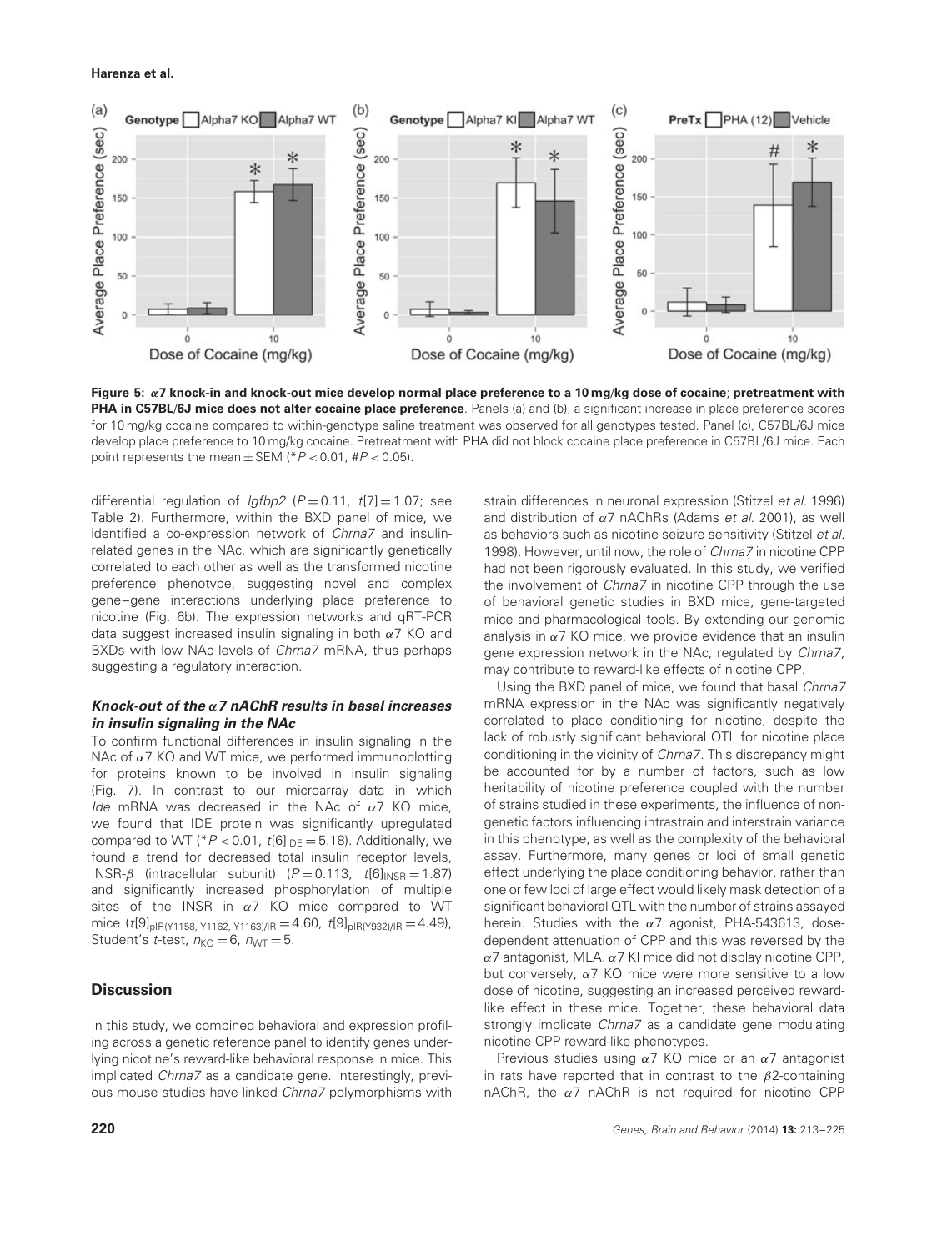![](_page_8_Figure_1.jpeg)

**Figure 6: Knock-out of the** *α***7 nAChR results in alterations to an insulin-related gene network**. (a) Top-ranked biological network of genes differentially regulated in the NAc between *α*7 KO and WT mice (red, upregulated; green, downregulated; colorless, imputed gene; number below each gene, KO/WT s-score; and red arrows, insulin-related genes). (b) Genetic correlation network performed using BXD mRNA expression data, displaying co-regulation of *Chrna7* and multiple insulin-related genes in the NAc. (All correlations drawn are significant and used Pearson's <sup>r</sup>, red, positive; blue, negative; bold, <sup>r</sup> ≥|0.5|; solid, |0.41| ≥ <sup>r</sup> *<* |0.49|).

| Gene   | Normalized relative KO expression | KO SEM | Normalized relative WT expression | WT SEM | P-value      |
|--------|-----------------------------------|--------|-----------------------------------|--------|--------------|
| lde    | 0.731                             | 0.091  | 1.102                             | 0.096  | $1.55E - 02$ |
| lgfbp2 | .768                              | 0.249  | 1.166                             | 0.166  | $1.08E - 01$ |
| lgfbp6 | 1.549                             | 0.144  | 1.071                             | 0.136  | $3.58E - 02$ |
| Ndn    | 2.374                             | 0.160  | 1 177                             | 0.078  | $3.09E - 03$ |

|  |  |  |  |  | <b>Table 2:</b> Quantitative RT-PCR confirms differential insulin-related gene expression in the NAc of $\alpha$ 7 KO and WT mice |  |  |  |  |  |  |  |  |
|--|--|--|--|--|-----------------------------------------------------------------------------------------------------------------------------------|--|--|--|--|--|--|--|--|
|--|--|--|--|--|-----------------------------------------------------------------------------------------------------------------------------------|--|--|--|--|--|--|--|--|

Basal mRNA expression of Ide is significantly downregulated in the NAc of KO mice compared to WT mice, whereas Igfbp6 is significantly upregulated, and there is a trend toward upregulation of Igfbp2. Each point represents the mean of  $\pm$  SEM ( $n_{K0}$  = 4 and  $n_{\text{WT}} = 5$ ). All genes were normalized to the housekeeping gene, Gapdh.

(Walters et al. 2006) or self-administration (Brunzell & McIntosh 2012), respectively. Additionally, it was reported that reductions in *α*7 nAChR activity because of antagonist administration into the NAc shell, as well as anterior cingulate cortex, dose-dependently increased the motivation of rats to self-administer nicotine (Brunzell & McIntosh 2012), suggesting that lower *α*7 nAChR activity may increase the intake of nicotine. By surveying the BXD panel and including a lower dose of nicotine in *α*7 KO mice, our studies have unmasked the first evidence that Chrna7 transcript levels in the NAc are both genetically regulated and may be an

important factor in determining the magnitude of nicotine's reward-like effects as measured by CPP. Although CPP and self-administration were originally thought to be isomorphic models of drug reward, it is now commonly accepted that self-administration models reinforcement, and CPP models 'reward' (and is influenced by other factors such as memory). Thus, these assays may measure overlapping as well as distinct components of drug-seeking behavior in animals (Bardo & Bevins 2000). As the CPP test measures contextual cues associated with a drug's perceived 'reward', our data suggest that lower levels of Chrna7 mRNA in the NAc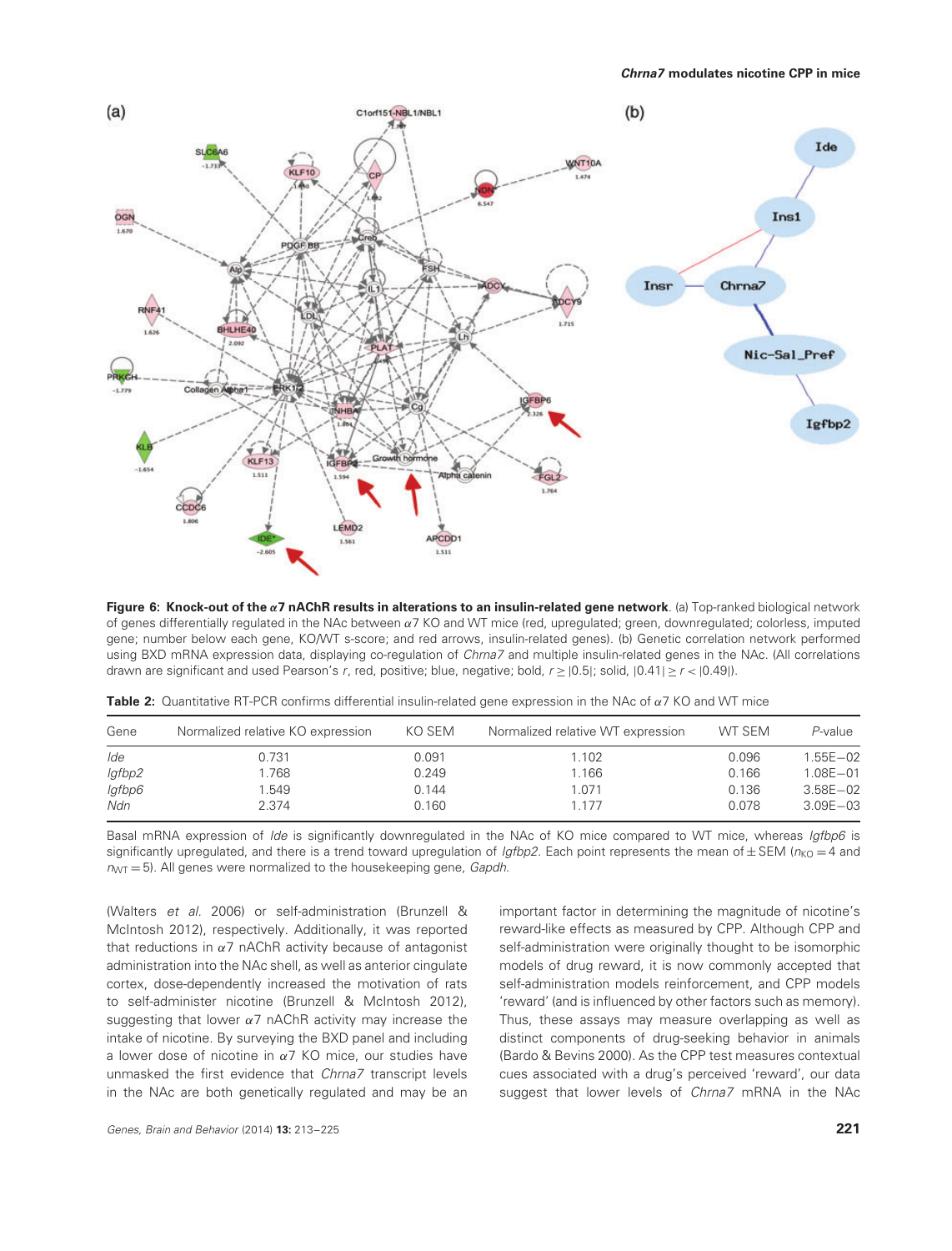![](_page_9_Figure_1.jpeg)

**Figure 7:** *α***7 knock-out mice display differential basal expression of insulin-related proteins in the nucleus**<br>**acumbens**. (a) Representative **acumbens**. (a) immunoblots of NAc samples from individual mice. IDE, insulin-degrading enzyme; pIR, phosphorylated insulin receptor (Y, tyrosine residue phosphorylated); INSR/IR, *β* subunit of the insulin receptor; ACTB, *β*-actin. (b) Quantitation and statistical analyses of immunoblot samples  $(n_{\text{KO}} = 6, n_{\text{WT}} = 5)$  revealed that IDE protein levels as well the degree of phosphorylation of the total insulin receptor were significantly increased in *α*7 KO mice compared to WT mice, while total insulin receptor levels demonstrated a trend for being decreased compared to WT mice. All proteins were normalized to ACTB (\*P *<* 0.01).

contributed to an altered neural response to cue-related behaviors, allowing nicotine-seeking behavior to persist.

Using microarray analysis, we discovered that genetargeting of the *α*7 nAChR results in disruption of gene expression for an insulin-signaling network in the NAc (Fig. 6a). Independently, Chrna7 expression was genetically correlated with a network of insulin-related genes in the NAc across the BXD panel (Fig. 6b), strongly suggesting that our microarray results likely were not because of developmental compensation in *α*7 KO mice. Insulin-degrading enzyme mRNA was significantly decreased in *α*7 KO mice, and previous rodent studies have demonstrated that functional disruption of this gene, results in hyperinsulinemia and glucose intolerance (Fakhrai-Rad et al. 2000; Farris et al. 2003). Additionally, Ide mRNA expression is altered in rats following nicotine treatment (Polesskaya et al. 2007), whereas an allele of the *Ide* gene is associated with plasma cotinine levels in both European and African American smokers (Hamidovic et al. 2012). Together with the present study, these data implicate a possible role of *Ide* in nicotine addiction. Based on these studies, we predicted that in the NAc, *α*7 KO mice should have increased insulin signaling compared to WT mice.

Insulin and insulin growth factor 1 (IGF1) are produced peripherally and can readily cross the blood brain barrier via an active transport system to elicit endocrine signaling events. IGF1 is also secreted locally by neuronal cells (neurons, microglia and astrocytes) and participates in paracrine signaling within the brain (Russo et al. 2005). Insulin and IGF1 signal through either of their receptors, INSR (insulin receptor) or IGF1R (IGF1 receptor), or through a hybrid receptor formed from dimerization of the INSR and IGF1R receptors (Russo et al. 2005). Activation of the receptor can trigger two canonical signaling pathways, PI3K-AKT and Ras-ERK. In rat NAc slices, insulin potentiates cocaine-induced DA release and this was reversed using a PI3K inhibitor (Schoffelmeer et al. 2011). Additionally, insulin receptor activation in rat striatal cultures leads to increases in DAT mRNA expression and transporter function that resulted in increased DA reuptake (Patterson et al. 1998). Insulin regulation of DAT was blocked in cell culture with a PI3K inhibitor, providing further evidence for the PI3K-AKT pathway in insulin's modulation of DA uptake (Carvelli et al. 2002). These studies suggest a negative feedback loop in which insulin promotes both DA release and DA reuptake. Interestingly, *α*7 KO mice have been shown to have significantly higher levels of and longer persistence of nicotine-induced DA release in the NAc compared to WT mice (Besson et al. 2012). This enhancement of DA release within the brain's reward center in *α*7 KO mice could contribute to increased sensitivity to low dose nicotine observed in the CPP test.

Our studies also provide evidence of altered insulin signaling in *α*7 KO mice through multiple genes and proteins.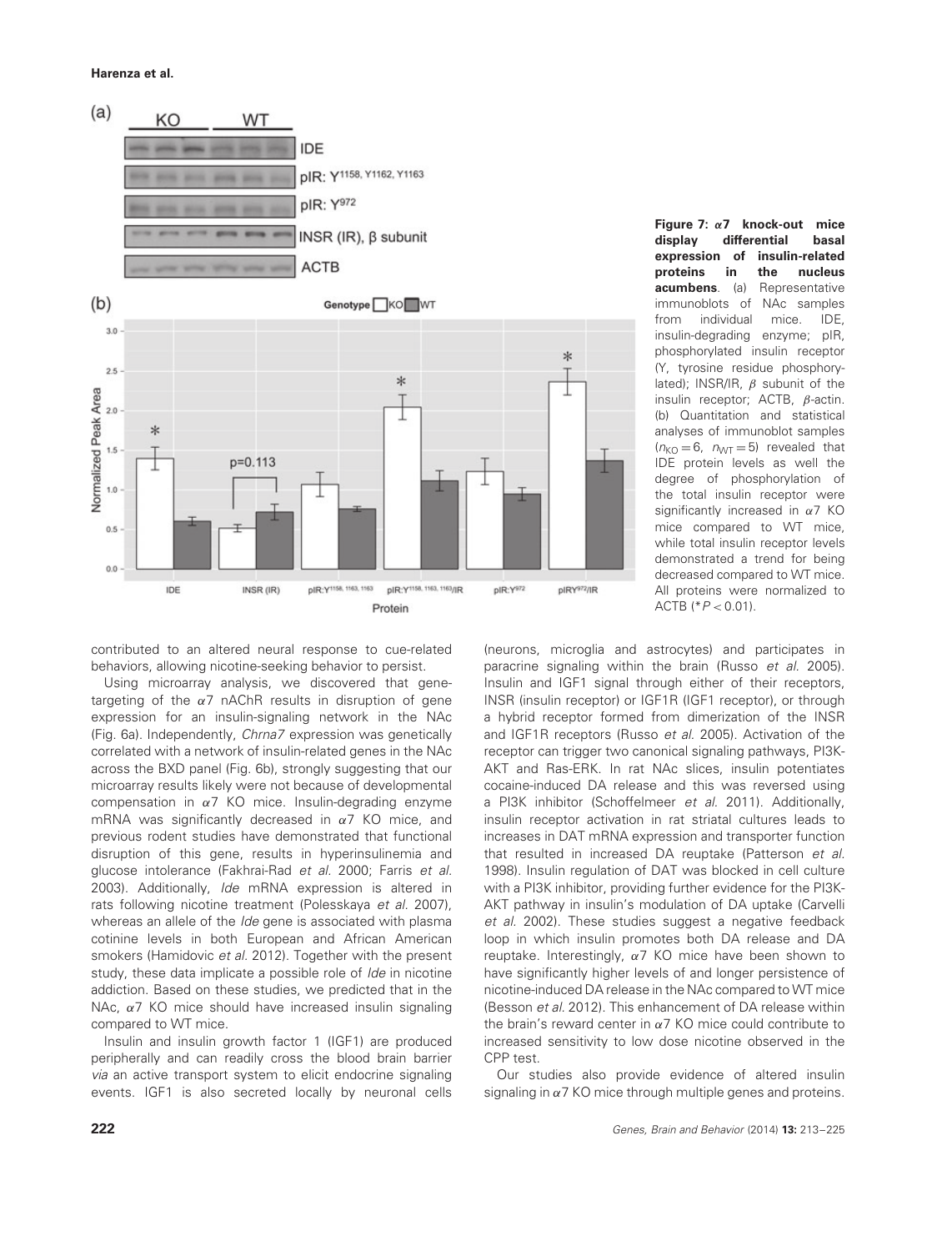Ide transcript levels in *α*7 KO mice are lower (Table 2) and IDE protein levels are higher compared to WT mice (Fig. 7b). Additionally, we found significantly higher activation of the INSR as well as a trend for decreased INSR protein levels in *α*7 KO mice (Fig. 7). Furthermore, our microarray experiment revealed that *α*7 KO mice, compared to WT mice, had higher NAc transcript levels of genes for two insulin growth factor binding proteins, *Igfbp6* and *Igfbp2*, which regulate IGF1 bioavailability.

Taken together, our studies provide evidence that Chrna7 modulates nicotine reward. Our genomic and molecular studies suggest that Chrna7 influences an expression network of insulin-signaling genes and their proteins which may alter downstream DA signaling and lead to altered nicotine reward-like behaviors. These studies are the first to elucidate the genetic interplay between Chrna7 and insulin signaling in the NAc and a role for such interactions in nicotine behavior. Future studies will directly test these relationships between nicotine CPP, Chrna7, and the insulin signaling pathway in the NAc. These genetic and protein interactions have implications for uncovering new therapeutic targets for nicotine cessation pharmacotherapies.

## **References**

- Adams, C.E., Stitzel, J.A., Collins, A.C. & Freedman, R. (2001) Alpha7 nicotinic receptor expression and the anatomical organization of hippocampal interneurons. Brain Res **922**, 180–190.
- American Cancer Society (2012) American Cancer Society: Guide to Quitting Smoking. American Cancer Society, Atlanta, GA.
- Amos, C.I., Wu, X., Broderick, P., Gorlov, I.P., Gu, J., Eisen, T., Dong, Q., Zhang, Q., Gu, X., Vijayakrishnan, J., Sullivan, K., Matakidou, A., Wang, Y., Mills, G., Doheny, K., Tsai, Y.-Y., Chen, W.V., Shete, S., Spitz, M.R. & Houlston, R.S. (2008) Genome-wide association scan of tag SNPs identifies a susceptibility locus for lung cancer at 15q25.1. Nat Genet **40**, 616–622.
- Arends, D., Prins, P., Jansen, R.C. & Broman, K.W. (2010) R/qtl: high throughput Multiple QTL mapping. Bioinformatics **26**, 2990–2992.
- Bardo, M.T. & Bevins, R.A. (2000) Conditioned place preference: what does it add to our preclinical understanding of drug reward? Psychopharmacology **153**, 31–43.
- Berrettini, W., Yuan, X., Tozzi, F., Song, K., Francks, C., Chilcoat, H., Waterworth, D., Muglia, P. & Mooser, V. (2008) Alpha-5/alpha-3 nicotinic receptor subunit alleles increase risk for heavy smoking. Mol Psychiatry **13**, 368–373.
- Besson, M., David, V., Baudonnat, M., Cazala, P., Guilloux, J.-P., Reperant, C., Cloez-Tayarani, I., Changeux, J.-P., Gardier, A.M. & Granon, S. (2012) Alpha7-nicotinic receptors modulate nicotineinduced reinforcement and extracellular dopamine outflow in the mesolimbic system in mice. Psychopharmacology **220**, 1–14.
- Bierut, L.J., Madden, P.A.F., Breslau, N. et al. (2007) Novel genes identified in a high-density genome wide association study for nicotine dependence. Hum Mol Genet **16**, 24–35.
- Broide, R., Salas, R., Ji, D., Paylor, R., Patrick, J.W., Dani, J.A. & De Biasi, M. (2002) Increased sensitivity to nicotine-induced seizures in mice expressing the L250T alpha 7 nicotinic acetylcholine receptor mutation. Mol Pharmacol **61**, 695–705.
- Brunzell, D.H. & McIntosh, J.M. (2012) Alpha7 nicotinic acetylcholine receptors modulate motivation to self-administer nicotine: implications for smoking and schizophrenia. Neuropsychopharmacology **37**, 1134–1143.
- Caggiula, A.R., Donny, E.C., White, A.R., Chaudhri, N., Booth, S., Gharib, M.A., Hoffman, A., Perkins, K.A. & Sved, A.F. (2001) Cue dependency of nicotine self-administration and smoking. Pharmacol Biochem Behav **70**, 515–530.

#### **Chrna7 modulates nicotine CPP in mice**

- Carlborg, O., De Koning, D.J., Manly, K.F., Chesler, E., Williams, R.W. & Haley, C.S. (2005) Methodological aspects of the genetic dissection of gene expression. Bioinformatics **21**, 2383–2393.
- Carvelli, L., Morón, J.A., Kahlig, K.M., Ferrer, J.V, Sen, N., Lechleiter, J.D., Leeb-Lundberg, L.M.F., Merrill, G., Lafer, E.M., Ballou, L.M., Shippenberg, T.S., Javitch, J.A., Lin, R.Z. & Galli, A. (2002) PI3 kinase regulation of dopamine uptake. J Neurochem **81**, 859–869.
- Changeux, J.-P. (2010) Nicotine addiction and nicotinic receptors: lessons from genetically modified mice. Nat Rev Neurosci **11**, 389–401.
- Chesler, E.J., Lu, L., Wang, J., Williams, R.W. & Manly, K.F. (2004) WebQTL: rapid exploratory analysis of gene expression and genetic networks for brain and behavior. Nat Neurosci **7**, 485–486.
- Dains, K., Hitzemann, B. & Hitzemann, R. (1996) Genetics, neuroleptic response and the organization of cholinergic neurons in the mouse striatum. J Pharmacol Exp Ther **279**, 1430–1438.
- Drake, T.A., Schadt, E.E. & Lusis, A.J. (2006) Integrating genetic and gene expression data: application to cardiovascular and metabolic traits in mice. Mamm Genome **17**, 466–479.
- Ehringer, M.A., Clegg, H. V, Collins, A.C., Corley, R.P., Crowley, T., Hewitt, J.K., Hopfer, C.J., Krauter, K., Lessem, J., Rhee, S.H., Schlaepfer, I., Smolen, A., Stallings, M.C., Young, S.E. & Zeiger, J.S. (2007) Association of the neuronal nicotinic receptor beta2 subunit gene (CHRNB2) with subjective responses to alcohol and nicotine. Am J Med Genet B Neuropsychiatr Genet **144B**, 596–604.
- Fakhrai-Rad, H., Nikoshkov, A., Kamel, A., Fernström, M., Zierath, J.R., Norgren, S., Luthman, H. & Galli, J. (2000) Insulin-degrading enzyme identified as a candidate diabetes susceptibility gene in GK rats. Hum Mol Genet **9**, 2149–2158.
- Farris, W., Mansourian, S., Chang, Y., Lindsley, L., Eckman, E.A., Frosch, M.P., Eckman, C.B., Tanzi, R.E., Selkoe, D.J. & Nette, S.G. (2003) Insulin-degrading enzyme regulates the levels of insulin, amyloid b-protein, and the b-amyloid precursor protein intracellular domain in vivo. Proc Natl Acad Sci U S A **100**, 4162–4167.
- Grabus, S.D., Martin, B.R., Brown, S.E. & Damaj, M.I. (2006) Nicotine place preference in the mouse: influences of prior handling, dose and strain and attenuation by nicotinic receptor antagonists. Psychopharmacology **184**, 456–463.
- Hamidovic, A., Goodloe, R.J., Bergen, A.W., Benowitz, N.L., Styn, M.A., Kasberger, J.L., Choquet, H., Young, T.R., Meng, Y., Palmer, C., Pletcher, M., Kertesz, S., Hitsman, B., Spring, B. & Jorgenson, E. (2012) Gene-centric analysis of serum cotinine levels in African and European American populations. Neuropsychopharmacology **37**, 968–974.
- Heath, A.C. & Martin, N.G. (1993) Genetic models for the natural history of smoking: evidence for a genetic influence on smoking persistence. Addict Behav **18**, 19–34.
- Heid, C.A., Stevens, J., Livak, K.J. & Williams, P.M. (1996) Real time quantitative PCR. Genome Res **6**, 986–994.
- Hitzemann, R., Reed, C., Malmanger, B., Lawler, M., Hitzemann, B., Cunningham, B., McWeeney, S., Belknap, J., Harrington, C., Buck, K., Phillips, T. & Crabbe, J. (2004) On the integration of alcoholrelated quantitative trait loci and gene expression analyses. Alcohol Clin Exp Res **28**, 1437–1448.
- Hung, R.J., McKay, J.D., Gaborieau, V. et al. (2008) A susceptibility locus for lung cancer maps to nicotinic acetylcholine receptor subunit genes on 15q25. Nature **452**, 633–637.
- Ingenuity Pathway Analysis, 2005. IPA Network Generation Algorithm. pp.1–26.
- Kendler, K.S., Neale, M.C., Sullivan, P., Corey, L.A., Gardner, C.O. & Prescott, C.A. (1999) A population-based twin study in women of smoking initiation and nicotine dependence. Psychol Med **29**, 299–308.
- Kerns, R.T., Zhang, L. & Miles, M.F. (2003) Application of the S-score algorithm for analysis of oligonucleotide microarrays. Methods **31**, 274–281.
- Kerns, R.T., Ravindranathan, A., Hassan, S., Cage, M.P., York, T., Sikela, J.M., Williams, R.W. & Miles, M.F. (2005) Ethanolresponsive brain region expression networks: implications for

Genes, Brain and Behavior (2014) **13:** 213–225 **223**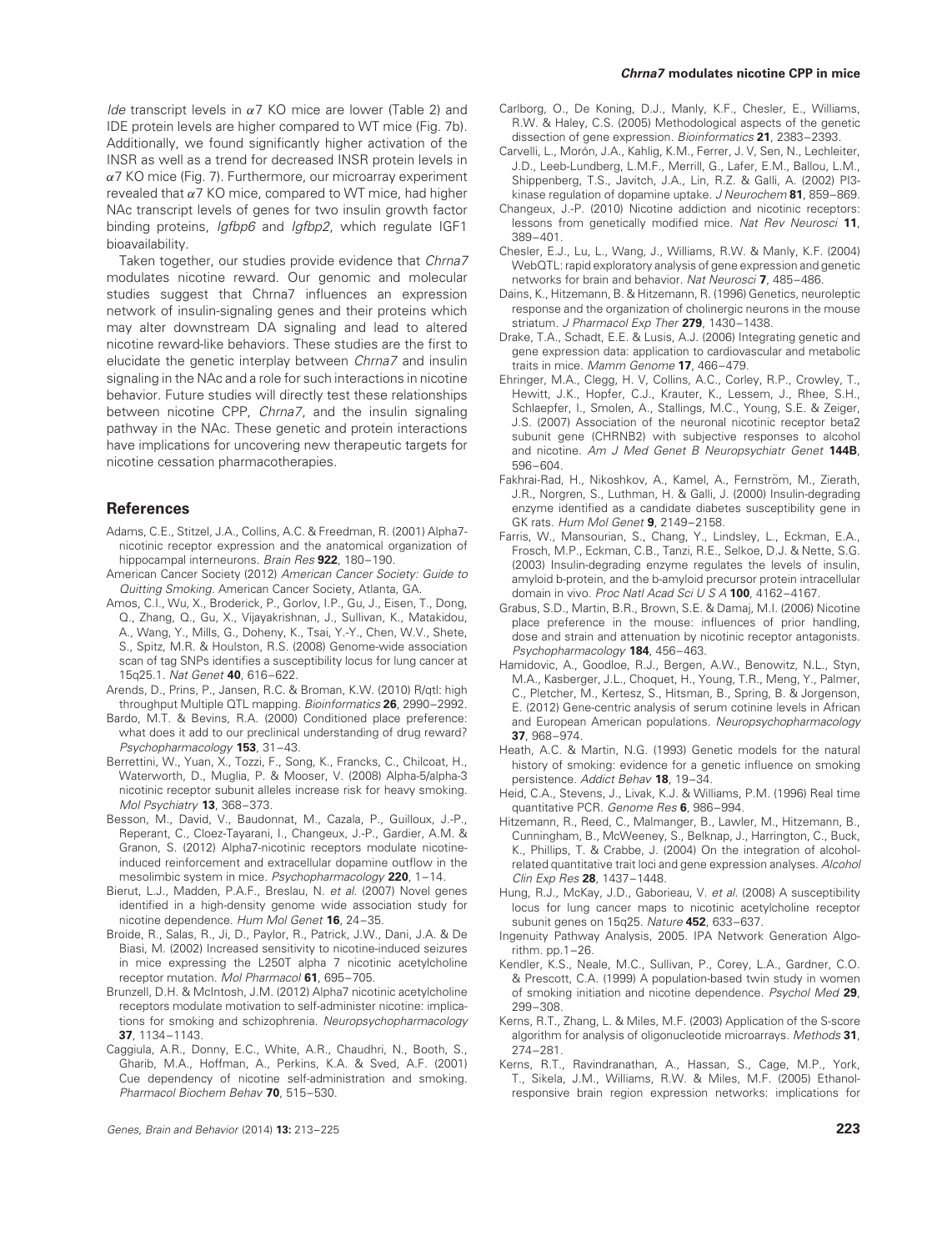behavioral responses to acute ethanol in DBA/2J versus C57BL/6J mice. J Neurosci **25**, 2255–2266.

- Kota, D., Martin, B.R., Robinson, S.E. & Damaj, M.I. (2007) Nicotine dependence and reward differ between adolescent and adult male mice. J Pharmacol Exp Ther **322**, 399–407.
- Lynch, M. & Walsh, B. (1998) Genetics and Analysis of Quantitative Traits, 1st edn. Sinauer Associates, Sunderland, MA.
- National Institutes of Health (2008) Tobacco and Nicotine Research. An Update from the National Institute on Drug Abuse – August 2008. National Institutes of Health, Bethesda, MD.
- National Institutes of Health (2012) Tobacco Addiction June, 2012: A Research Update from the National Institute on Drug Abuse. National Institutes of Health, Bethesda, MD.
- Patterson, T.A., Brot, M.D., Zavosh, A., Schenk, J.O., Szot, P. & Figlewicz, D.P. (1998) Food deprivation decreases mRNA and activity of the rat dopamine transporter. Neuroendocrinology **68**,  $11 - 20.$
- Polesskaya, O.O., Fryxell, K.J., Merchant, A.D., Locklear, L.L., Ker, K.-F., McDonald, C.G., Eppolito, A.K., Smith, L.N., Wheeler, T.L. & Smith, R.F. (2007) Nicotine causes age-dependent changes in gene expression in the adolescent female rat brain. Neurotoxicol Teratol **29**, 126–140.
- Rose, J.E. & Corrigall, W.A. (1997) Nicotine self-administration in animals and humans: similarities and differences. Psychopharmacology **130**, 28–40.
- Rossi, N.A. & Reid, L.D. (1976) Affective states associated with morphine injections. Physiol Psychol **4**, 269–274.
- Russo, V.C., Gluckman, P.D., Feldman, E.L. & Werther, G.A. (2005) The insulin-like growth factor system and its pleiotropic functions in brain. Endocr Rev **26**, 916–943.
- Saccone, S.F., Hinrichs, A.L., Saccone, N.L. et al. (2007) Cholinergic nicotinic receptor genes implicated in a nicotine dependence association study targeting 348 candidate genes with 3713 SNPs. Hum Mol Genet **16**, 36–49.
- Saccone, N.L., Schwantes-An, T.-H., Wang, J.C., Grucza, R.A., Breslau, N., Hatsukami, D., Johnson, E.O., Rice, J.P., Goate, A.M. & Bierut, L.J. (2010) Multiple cholinergic nicotinic receptor genes affect nicotine dependence risk in African and European Americans. Genes Brain Behav **9**, 741–750.
- Schadt, E.E., Monks, S.A., Drake, T.A., Lusis, A.J., Che, N., Colinayo, V., Ruff, T.G., Milligan, S.B., Lamb, J.R., Cavet, G., Linsley, P.S., Mao, M., Stoughton, R.B. & Friend, S.H. (2003) Genetics of gene expression surveyed in maize, mouse and man. Nature **422**, 297–302.
- Schoffelmeer, A.N.M., Drukarch, B., De Vries, T.J., Hogenboom, F., Schetters, D. & Pattij, T. (2011) Insulin modulates cocainesensitive monoamine transporter function and impulsive behavior. J Neurosci **31**, 1284–1291.
- Smith, C. (1957) On the estimation of intraclass correlation. Ann Hum Genet **21**, 363–373.
- Sora, I., Hall, F.S., Andrews, A.M., Itokawa, M., Li, X.F., Wei, H.B., Wichems, C., Lesch, K.P., Murphy, D.L. & Uhl, G.R. (2001) Molecular mechanisms of cocaine reward: combined dopamine and serotonin transporter knockouts eliminate cocaine place preference. Proc Natl Acad Sci U S A **98**, 5300–5305.
- Spragg, S.D.S. (1940) Morphine addiction in chimpanzees. Comp Psychol Monogr **15**, 1–132.
- Stitzel, J.A., Farnham, D.A. & Collins, A.C. (1996) Linkage of strainspecific nicotinic receptor alpha 7 subunit restriction fragment length polymorphisms with levels of alpha-bungarotoxin binding in brain. Brain Res Mol Brain Res **43**, 30–40.
- Stitzel, J.A., Blanchette, J.M. & Collins, A.C. (1998) Sensitivity to the seizure-inducing effects of nicotine is associated with strainspecific variants of the alpha 5 and alpha 7 nicotinic receptor subunit genes. J Pharmacol Exp Ther **284**, 1104–1111.
- Swan, G.E., Carmelli, D. & Cardon, L.R. (1997) Heavy consumption of cigarettes, alcohol and coffee in male twins. J Stud Alcohol **58**, 182–190.
- True, W.R., Xian, H., Scherrer, J.F., Madden, P.A., Bucholz, K.K., Heath, A.C., Eisen, S.A., Lyons, M.J., Goldberg, J. & Tsuang,

M. (1999) Common genetic vulnerability for nicotine and alcohol dependence in men. Arch Gen Psychiatry **56**, 655–661.

- Walters, C.L., Brown, S., Changeux, J.-P., Martin, B. & Damaj, M.I. (2006) The *β*2 but not *α*7 subunit of the nicotinic acetylcholine receptor is required for nicotine-conditioned place preference in mice. Psychopharmacology **184**, 339–344.
- Wolak, M., 2012. Functions facilitating the estimation of the intraclass correlation coefficient, pp. 1–9.
- Wolen, A.R., Phillips, C.A., Langston, M.A., Putman, A.H., Vorster, P.J., Bruce, N.A., York, T.P., Williams, R.W. & Miles, M.F. (2012) Genetic dissection of acute ethanol responsive gene networks in prefrontal cortex: functional and mechanistic implications. PLoS ONE **7**, e33575.
- Zeiger, J.S., Haberstick, B.C., Schlaepfer, I., Collins, A.C., Corley, R.P., Crowley, T.J., Hewitt, J.K., Hopfer, C.J., Lessem, J., McQueen, M.B., Rhee, S.H. & Ehringer, M.A. (2008) The neuronal nicotinic receptor subunit genes (CHRNA6 and CHRNB3) are associated with subjective responses to tobacco. Hum Mol Genet **17**, 724–734.

## **Acknowledgments**

This research was supported by the National Institutes of Health – National Institute on Drug Abuse: R01 DA12610 (M.I.D.), R01 DA032246 (M.I.D. and M.F.M.) and T32 DA007027 (JLH). None of the authors have reported biomedical financial interests or potential conflicts of interest. We thank Tie Han, Cindy Evans and Lisa Merritt for technical assistance with the BXD behavioral studies.

## **Supporting Information**

Additional supporting information may be found in the online version of this article at the publisher's web-site:

**Appendix S1.** An experimental timeline, details of mouse handling and husbandry, as well as CPP calculation details.

Table S1: Locomotor activity counts on test day. Locomotor strain mean comparisons between vehicle and drug groups for multiple drugs tested revealed that there were no significant differences between vehicle and drug groups for cocaine, PHA-543613 and MLA within any genotype of mice tested. Except for BXD strains 27, 38 and 8, there were no within-strain differences in locomotor activity counts on test day for mice previously treated with saline or nicotine. Across the BXD panel, there was no significant effect of nicotine on locomotor activity on test day.

**Table S2:** Intraclass correlation coefficients (ICC) of BXD nicotine and saline CPP phenotypes. Intraclass correlation coefficients with confidence intervals for saline and nicotine phenotypes are listed as measures of heritabilities of these traits across the BXD panel of mice. Saline place preference and post-conditioning scores ICCs were near zero, suggesting that treatment of saline does not genetically influence these phenotypes. Nicotine place preference and post-conditioning ICC estimates were 19% and 13%, respectively, with upper confidence levels reaching 33% and 25%. Locomotor activity ICC estimates ranged from 12% to 40%. Removal of BXD strains 27, 32 and 8 did not significantly change heritabilities for these phenotypes.

**Table S3:** Nicotine place preference correlates to other BXD published phenotypes. Spearman correlations between